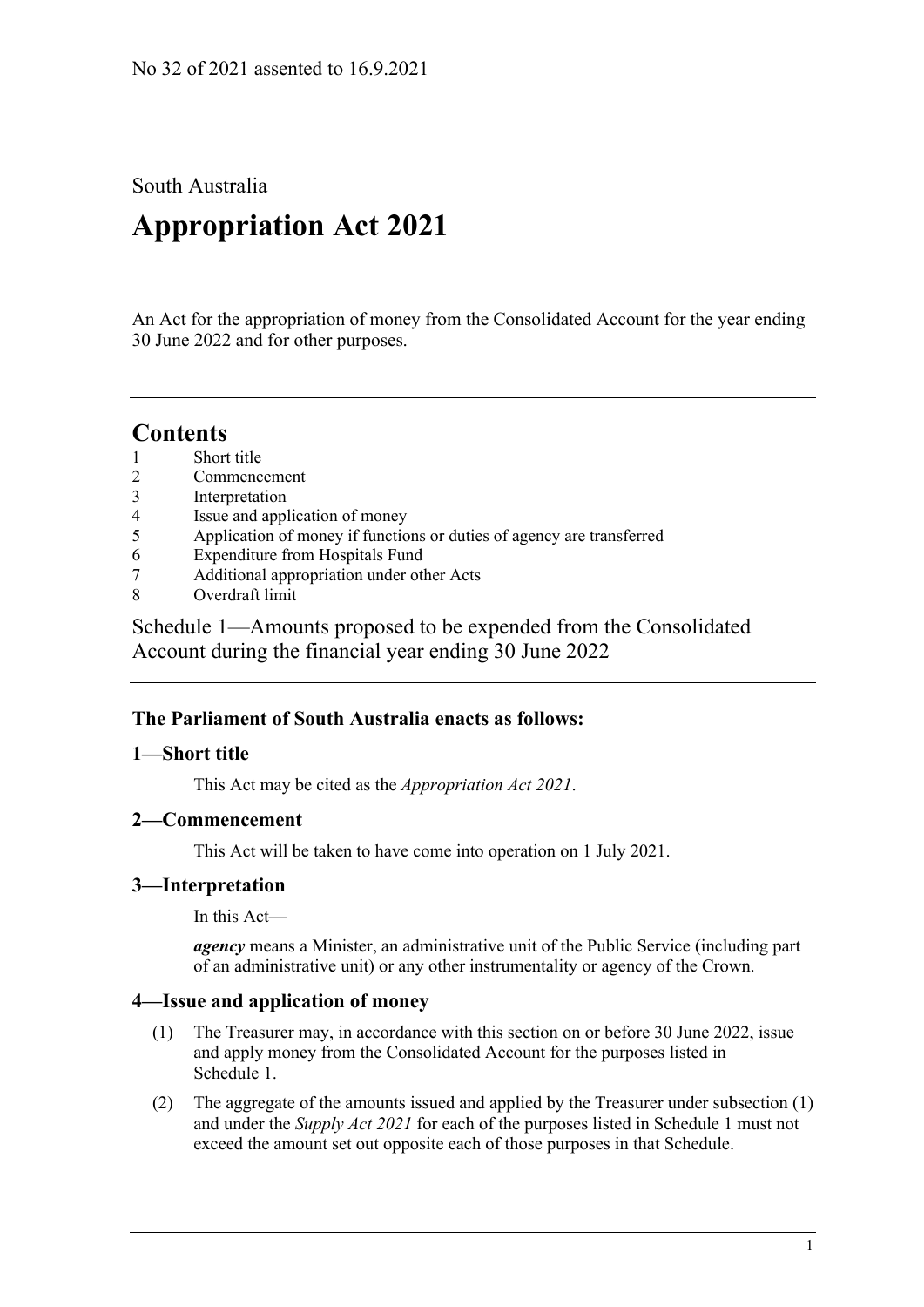(3) Money may be issued and applied under [subsection](#page-0-4) (1) in respect of liabilities or financial commitments that were incurred or made before 1 July 2021.

#### <span id="page-1-0"></span>**5—Application of money if functions or duties of agency are transferred**

If [Schedule](#page-1-4) 1 appropriates money for an agency and—

- (a) some of the functions or duties of the agency are transferred to another agency; or
- (b) the agency is abolished or dissolved and some or all of its functions or duties become the functions or duties of another agency,

the Treasurer may apply part or all of that money to enable the responsible agency to carry out those functions or duties.

#### <span id="page-1-1"></span>**6—Expenditure from Hospitals Fund**

The Treasurer may issue and apply money from the special deposit account known as the "Hospitals Fund" for the provision, maintenance, development and improvement of public hospitals and equipment used in public hospitals.

#### <span id="page-1-2"></span>**7—Additional appropriation under other Acts**

Money may be appropriated, issued or applied under this Act in addition to any money that may be appropriated, issued or applied under any other Act.

#### <span id="page-1-3"></span>**8—Overdraft limit**

The overdraft limit for the purposes of section 16(3) of the *[Public Finance and Audit](http://www.legislation.sa.gov.au/index.aspx?action=legref&type=act&legtitle=Public%20Finance%20and%20Audit%20Act%201987)  Act [1987](http://www.legislation.sa.gov.au/index.aspx?action=legref&type=act&legtitle=Public%20Finance%20and%20Audit%20Act%201987)* is one hundred and fifty million dollars.

## <span id="page-1-4"></span>**Schedule 1—Amounts proposed to be expended from the Consolidated Account during the financial year ending 30 June 2022**

| Appropriation—Estimates of 2021-22                       | <b>Estimates</b> |
|----------------------------------------------------------|------------------|
| <b>Operating Purpose</b>                                 |                  |
| Attorney-General's Department                            | \$173 516 000    |
| Administered Items for the Attorney-General's Department | \$65 845 000     |
| Auditor-General's Department                             | \$18 616 000     |
| Commission on Excellence and Innovation in Health        | \$5 930 000      |
| <b>Courts Administration Authority</b>                   | \$96 600 000     |
| Defence SA                                               | \$11 180 000     |
| Department for Child Protection                          | \$647 162 000    |
| Department for Correctional Services                     | \$412 822 000    |
| Department for Education                                 | \$3 023 912 000  |
| Administered Items for the Department for Education      | \$375 932 000    |
| Department for Energy and Mining                         | \$54 776 000     |
| Department for Environment and Water                     | \$169 429 000    |
|                                                          |                  |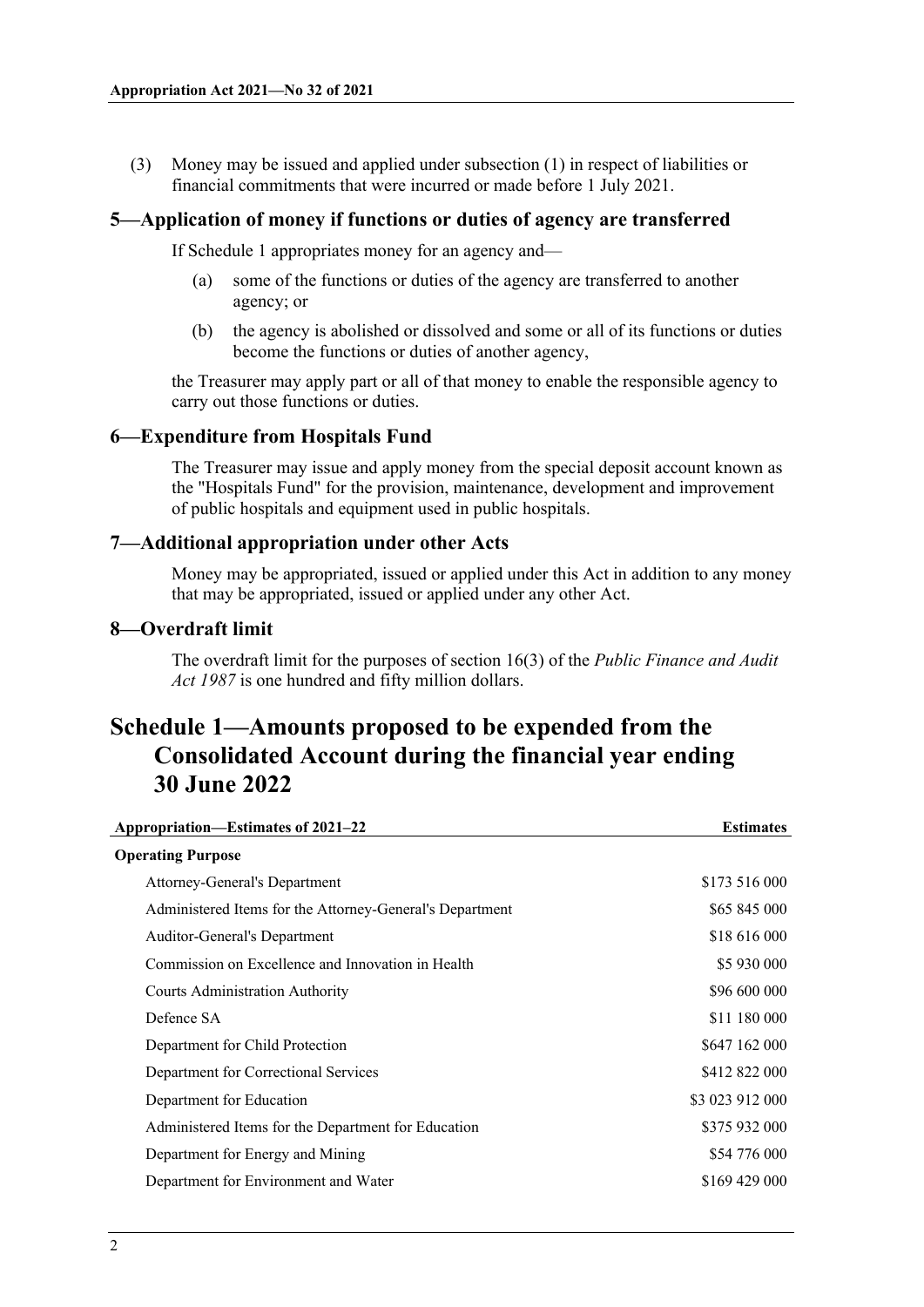#### **No 32 of 2021—Appropriation Act 2021**

Amounts proposed to be expended from the Consolidated Account during the financial year ending 30 June 2022—Schedule 1

| Appropriation-Estimates of 2021-22                                      | <b>Estimates</b> |
|-------------------------------------------------------------------------|------------------|
| Administered Items for the Department for Environment and Water         | \$30 979 000     |
| Department for Health and Wellbeing                                     | \$5 413 286 000  |
| Department of Human Services                                            | \$940 430 000    |
| Administered Items for the Department of Human Services                 | \$189 301 000    |
| Department for Infrastructure and Transport                             | \$794 572 000    |
| Administered Items for the Department for Infrastructure and Transport  | \$4 045 000      |
| Department for Innovation and Skills                                    | \$398 298 000    |
| Administered Items for the Department for Innovation and Skills         | \$13 096 000     |
| Department of the Premier and Cabinet                                   | \$351 203 000    |
| Administered Items for the Department of the Premier and Cabinet        | \$9 185 000      |
| Department of Primary Industries and Regions                            | \$123 636 000    |
| Administered Items for the Department of Primary Industries and Regions | \$4 788 000      |
| Department for Trade and Investment                                     | \$43 949 000     |
| Department of Treasury and Finance                                      | \$170 727 000    |
| Administered Items for the Department of Treasury and Finance           | \$2 666 366 000  |
| Electoral Commission of South Australia                                 | \$29 437 000     |
| Administered Items for Electoral Commission of South Australia          | \$502 000        |
| House of Assembly                                                       | \$8 094 000      |
| Joint Parliamentary Services                                            | \$13 013 000     |
| Administered Items for Joint Parliamentary Services                     | \$3 324 000      |
| Legislative Council                                                     | \$5 803 000      |
| Premier-other items                                                     | \$5 562 000      |
| South Australia Police                                                  | \$956 986 000    |
| Administered Items for South Australia Police                           | \$65 000         |
| South Australian Tourism Commission                                     | \$66 288 000     |
| State Governor's Establishment                                          | \$4 118 000      |
| Wellbeing SA                                                            | \$16 772 000     |
| <b>Total Operating Purpose</b>                                          | \$17 319 545 000 |
| <b>Equity Contributions</b>                                             |                  |
| Department for Education                                                | \$263 571 000    |
| Department for Infrastructure and Transport                             | \$276 848 000    |
| Department for Innovation and Skills                                    | \$4 093 000      |
| Department for Child Protection                                         | \$910 000        |
| <b>Total Equity Contributions</b>                                       | \$545 422 000    |